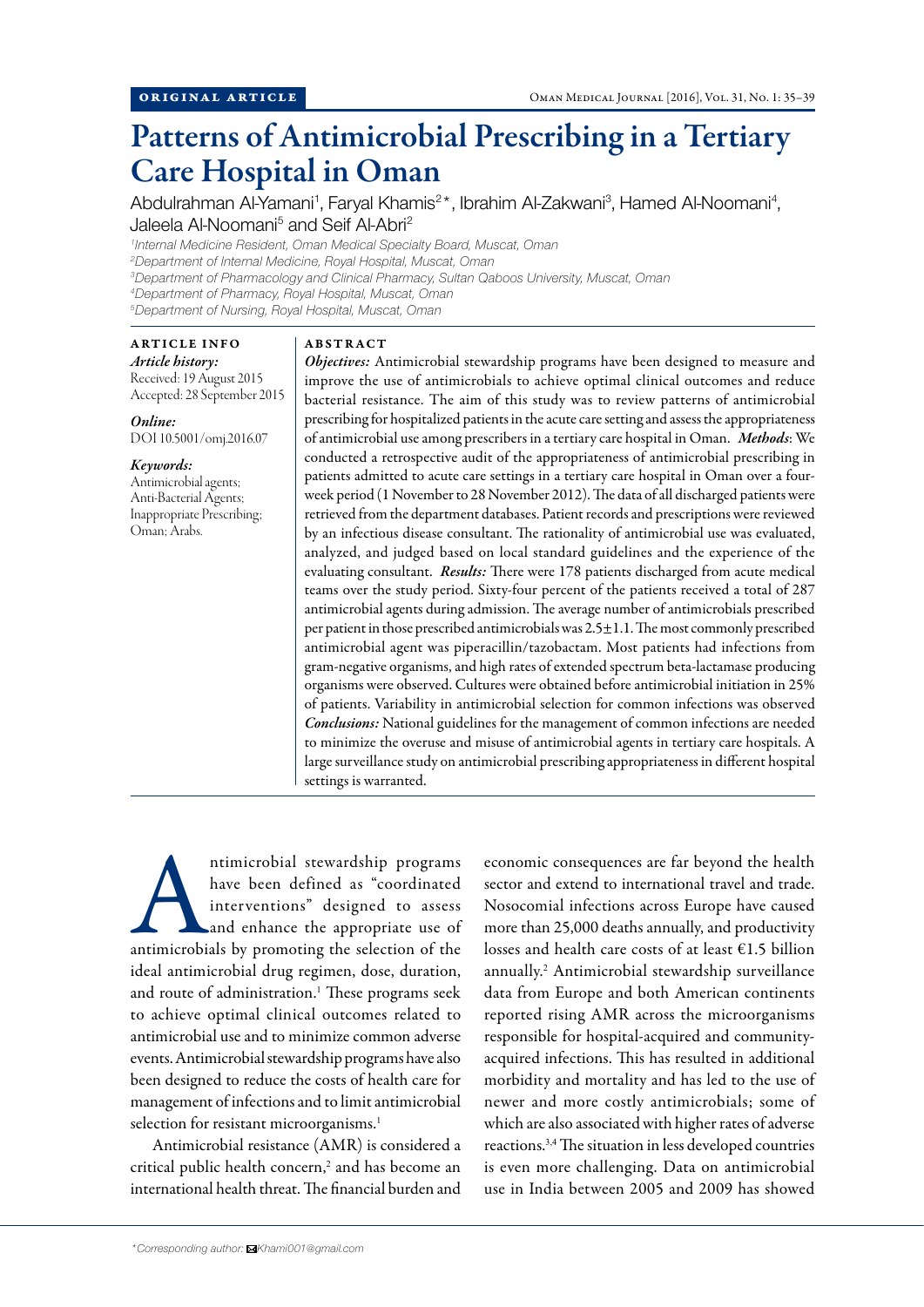increased consumption of all studied antimicrobial agents.<sup>5</sup> The Antibiotic Resistance Surveillance and Control in the Mediterranean Region (ARMed) study collected data on antimicrobial use from hospitals in seven countries.<sup>6</sup> It found a wide use of broad spectrum antimicrobial agents and a high prevalence of resistance in common pathogens.

The cornerstone of national and international efforts to control AMR is through the establishment of effective surveillance programs that track antimicrobial use among prescribers and monitor emergence and spread of resistant strains of microorganisms. Combined surveillance on both antimicrobial use and resistance has been shown to be beneficial and feasible in well-functioning health systems.<sup>2</sup> Such surveillance programs help infectious disease experts to understand the relationship between antimicrobial consumption and AMR and enable them to build or change important policies to reduce rates of AMR.<sup>2</sup> A meta-analysis on the prevalence of AMR in clinical isolates from Gulf Corporation Council (GCC) countries published in 2012 reported that most countries lacked guidelines for antimicrobial use and did not have policies for a proper auditing and restriction of antimicrobial prescriptions. Most GCC countries lack antimicrobial stewardship programs, especially in inpatient settings where broad-spectrum antimicrobial agents are widely used.<sup>7</sup>

In Oman, national guidelines for antimicrobial use have yet to be established. There are only three reports from Oman on the prevalence of AMR in some clinical isolates.7 The aim of our study was to assess and analyze the pattern and appropriateness of antimicrobial prescribing among physicians in acute care settings in a tertiary care hospital in Oman.

## METHODS

This retrospective study looked at antimicrobial prescribing data in patients admitted to acute care over a four week period (1–28 November 2012). The acute medical wards were comprised of four medical teams, and each had a senior internist and three residents. The average number of patients admitted per team was 30 over the study period. Patients were admitted for, on average, three to seven days. Patients' data was retrieved from the Hospital Information System on a weekly basis by reviewing the records of discharged patients. Each infection

was recorded as a single variable or episode. Patient data was entered in a manual form and included the following: diagnosis, site of infection, antimicrobial appropriateness (selection, route of administration, dosage, duration, frequency, and indication/s), allergy, and adverse events.

The manual forms of all patients who received antibiotics were reviewed and evaluated by an expert infectious disease consultant on a weekly basis. The rationality of antimicrobial use was evaluated, analyzed, and judged based on standard local and international guidelines, and the experience of the evaluating consultant who was blinded to the teams.

Descriptive statistics was used to describe the data. For categorical variables, frequencies and percentages were reported. For continuous variables, the mean and standard deviation (SD) were presented. For abnormally distributed variables, the median and interquartile range were used. Descriptive statistical analyses were done using Stata, (StataCorp, College Station, Texas, US) version 13.1.

### RESULTS

Among the 178 patients discharged from acute medical wards over the study period, 114 patients (64%) received antimicrobial drugs during their admission. This translated into a total of 287 antimicrobial agents prescribed, with an average of 2.5±1.1 antimicrobial agents per patient. The most commonly prescribed agent was piperacillin/ tazobactam followed by amoxicillin/clavulanic acid and clarithromycin [Figure 1]. The most common





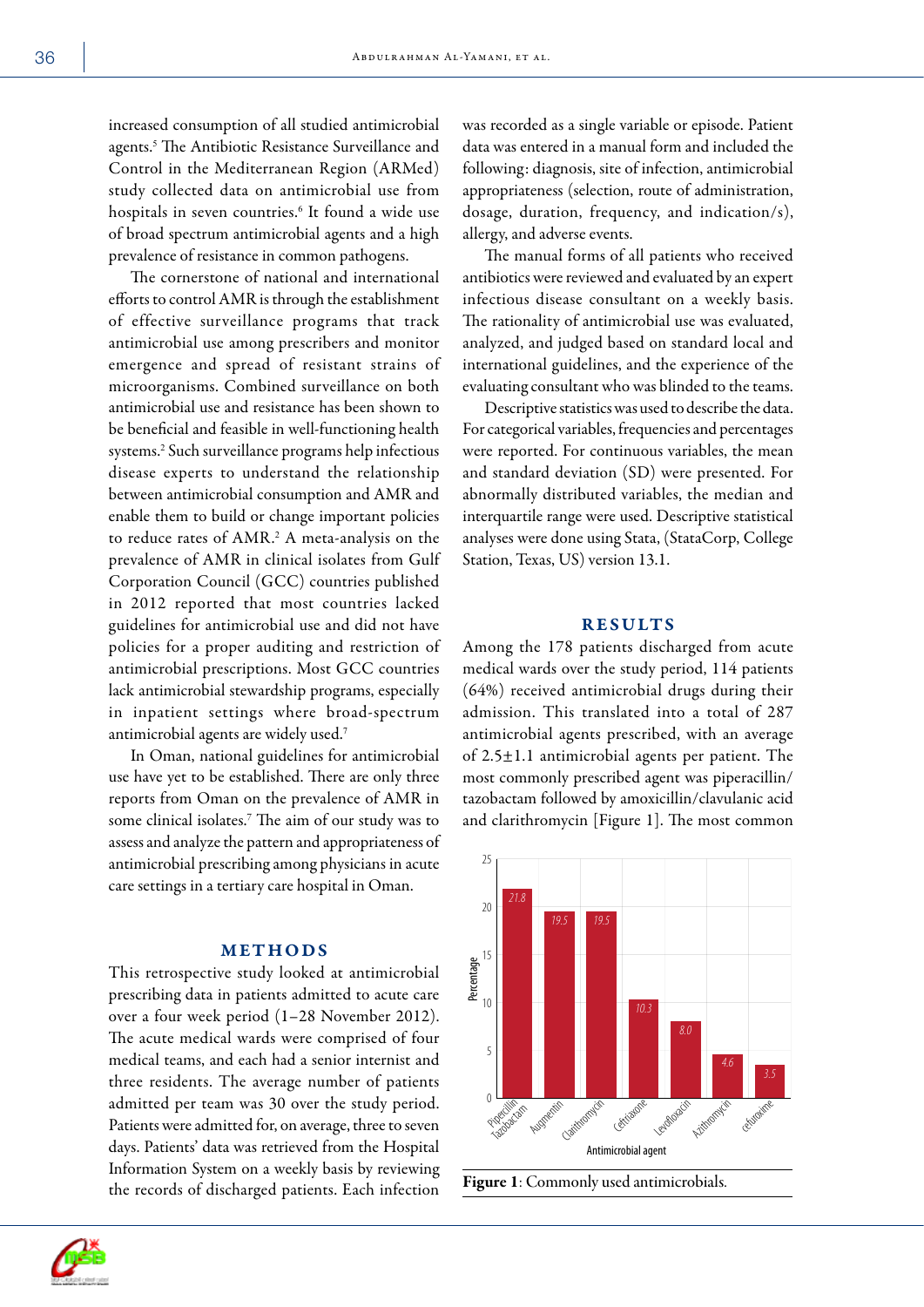| <b>Infection diagnosis</b>      | Frequency | Percentage |
|---------------------------------|-----------|------------|
| Community-acquired<br>pneumonia | 87        | 30.3       |
| Urinary tract infection (UTI)   | 40        | 13.9       |
| No known focus                  | 28        | 9.8        |
| Infected wound                  | 23        | 8.0        |
| Gastroenteritis                 | 17        | 5.9        |
| Bacteremia                      | 17        | 5.9        |
| Aspiration pneumonia            | 14        | 4.9        |
| Cellulitis                      | 10        | 3.5        |
| Catheter-related UTI            | 9         | 3.1        |
| Miscellaneous                   | 42.       | 14.6       |

Table 1: Common infections for which antimicrobials were prescribed.

mode of administration was the intravenous route. Antimicrobial agents were prescribed mostly for community-acquired pneumonia (CAP) followed by urinary tract infection (UTI) as shown in Table 1.

Piperacillin/tazobactam was the most common antimicrobial agent prescribed for CAP, UTIs, wound infection, and aspiration pneumonia. The most common antimicrobial agent used for cellulitis was cloxacillin. Metronidazole was the most common agent used for gastroenteritis.

Cultures were obtained before antimicrobial initiation in 25% of infections. The most common isolated organisms were gram-negative bacteria [Table 2]. There was no organism isolated in 66% of the cultures. Antimicrobial agents were used empirically in 79% ( $n = 228$ ) of infections while 21% (n = 59) of the infections were treated with antimicrobial agents based on available culture

Table 2: Commonly isolated organisms from different culture sites.

| <b>Identified organisms</b>                      | Frequency | Percentage |
|--------------------------------------------------|-----------|------------|
| Polymicrobial                                    | 23        | 8.0        |
| Klebsiella sp. (ESBL Kleb)                       | 16(1)     | 5.6        |
| Escherichia. coli (ESBL E.coli)                  | 16(5)     | 5.6        |
| Pseudomonas. aeruginosa                          | 8         | 2.8        |
| Acinetobacter sp.                                | 7         | 2.4        |
| <i>Enterobacter</i> sp.                          | 7         | 2.4        |
| Salmonella sp.                                   | 5         | 1.7        |
| Other gram negatives                             | 10        | 3.5        |
| <i>Candida albicans</i> and other<br>Candida sp. | 5         | 1.7        |
| No isolates                                      | 190       | 66.2.      |

*ESBL: extended spectrum beta-lactamase producers; sp.: species.*



Figure 2: Average duration of antimicrobial use.

results. Antimicrobial agents were changed based on culture results in 12% of cases.

The prescribed antimicrobial agents were selected appropriately in 63% of infections. The median duration of antibiotics use was eight days (range = 6–11). The average duration of treatment for gramnegative organisms and gram-positive organisms was eight (range  $= 5-11$ ) and 10.5 (range  $= 9-12$ ) days, respectively. Figure 2 shows the average duration of antimicrobial use for the most common infections encountered.

The dose and route of administration were appropriate in 66% and 70% of all prescribed antimicrobial agents, respectively, and the frequency was appropriate in 68% of all prescribed antimicrobial agents. There were no allergic reactions documented during the study period.

## DISCUSSION

In our study, a high proportion of patients (64%) received antimicrobial treatment while admitted in acute medical wards. Microbiological cultures were collected in only one-quarter of patients before the initiation of antimicrobial agents. Antimicrobials were prescribed empirically prior to the availability of culture results, and once the results were obtained the antimicrobials were modified in only 12% of patients.

This prescribing behavior was possibly related to the attitudes of health care professionals toward antimicrobial use in patients' management. An antibiotic utilization study in Saudi Arabia, carried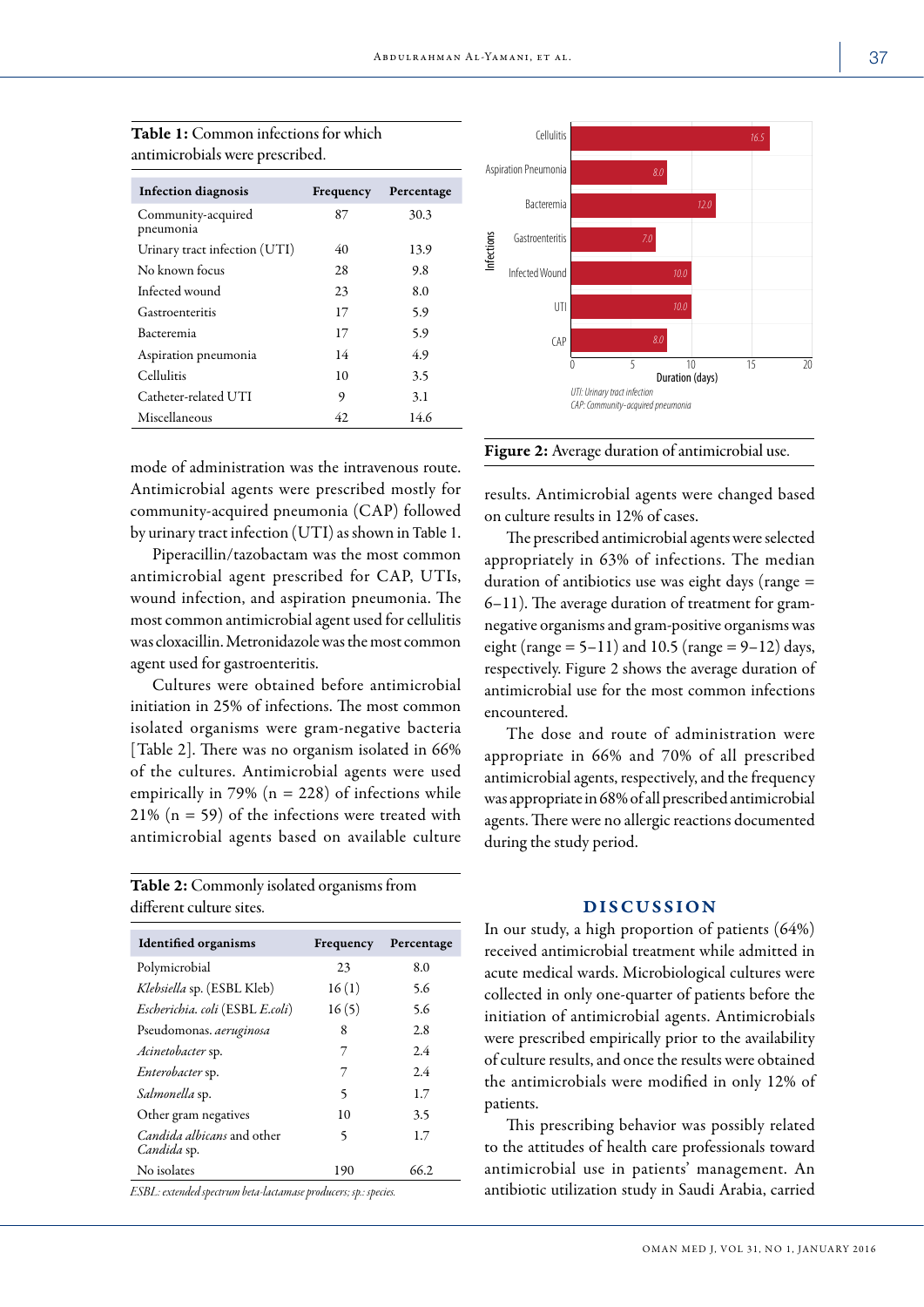out in a tertiary care center over a 12–month period, also found similar prescribing behavior in terms of failure to modify antimicrobial agents based on available cultures results. Fifty-two positive blood cultures were found in 43 patients (1.2 infections per patient), and initial antimicrobial selection was appropriate in around 63% of all encountered antimicrobial agents.<sup>8</sup> Antimicrobial modification based on available culture results was performed in only 12% of patients, which is comparable to the results found in our study.<sup>8</sup>

The most commonly prescribed antimicrobial agent was piperacillin/tazobactam, which is a broad-spectrum penicillin containing a β-lactamase inhibitor. The ARMed study showed that broad-spectrum penicillin, with or without a β-lactamase inhibitor, together with first-generation cephalosporin, were responsible for the bulk of antibiotics prescribed, and constituted at least onethird of the total usage in 15 of 25 hospitals in the Mediterranean region.<sup>7</sup> Additionally, Safaeian et al,<sup>9</sup> conducted a regular drug-use survey in 2010 on prescribing patterns in Isfahan province in Iran and found that penicillins were the most frequently prescribed antibiotics including amoxicillin (5.9%) and penicillin G benzathine.

A prospective study in 2008, conducted in the medical wards of a tertiary care hospital in Malaysia, found that co-amoxiclav, erythromycin, cefuroxime, and ceftriaxone, and ampicillin with sulbactam were the most commonly used antimicrobial agents.<sup>10</sup> Variability in prescribing antimicrobial agents for common infections has been observed in several studies. The national antimicrobial utilization surveillance program 2006–2007 annual report showed that there was a great variability in the commonly prescribed antibiotics among countries in Europe compared to Australia.<sup>11</sup>

Cultures were not obtained prior to antimicrobial initiation in three-quarters of infection episodes. Culture collection prior to initiation of antimicrobial agents was influenced by many factors especially the attitude of physicians and nurses toward the importance of obtaining cultures prior to starting antibiotics as well as the patient's condition (such as refusal and illness severity). Al Shimemeri et al,<sup>8</sup> found that 72% of patients had received antibiotics before or soon after obtaining the blood culture. In 2012, Aly and Balkhy<sup>7</sup> conducted a study on the prevalence of antimicrobial resistance in clinical isolates from

several Gulf Corporation Council (GCC) countries. The most prevalent microorganism was *Escherichia coli*, followed by *Klebsiella pneumoniae*, *Pseudomonas aeruginosa*, methicillin-resistant *Staphylococcus aureus* (MRSA), and *Acinetobacter*. Al Shimemeri et al,<sup>8</sup> found that the most commonly isolated organisms in their institution were gram-positive cocci (60%). This difference could be influenced by the types of infections seen in each study. In our study, most of the patients had infections from gram-negative organisms, such as *K. pneumoniae* and *E. coli*. Higher rates of extended spectrum beta-lactamase producers (ESBL) organisms were observed. [Table 2].

The high prevalence of resistant gram-negative isolates has been attributed to several factors including easy availability of broad-spectrum antibiotics, lack of antimicrobial stewardship programs, old architectural design preventing proper isolation of infected or colonized patients, lack of strong infection control programs, and a lack of well-trained specialists and clinical pharmacists in infectious disease field.<sup>7</sup>

In 1990, Aswapokee et al,<sup>12</sup> conducted a study in nine medical wards in one of the hospitals in Thailand. The authors reported that 44% of admitted patients had been prescribed antibiotics, but only 8% received an appropriate antimicrobial agent. Antibiotics were used without evidence of infection in 35% of the patients. A survey of inpatient antibiotic use in a teaching hospital in South Africa in the medical, surgical, and gynecological wards showed that 27– 32% of patients were prescribed antibiotics, and 22% of antibiotics were used inappropriately.13 In our study, the antimicrobial agents were prescribed appropriately in 63% of infections, which can be explained by the availability of infectious disease consultation during admission. However, the small sample size from a single tertiary care institution might not fully represent the overall prescribing patterns among physicians in other tertiary care institutions in Oman.

Our study has several limitations. Being a retrospective study that included only a small number of patients from a single tertiary care hospital, caution is necessary for generalizing the results to the population at large. We analyzed antimicrobial utilization patterns over four weeks; however, a different pattern could have been observed if the study period was extended to cover other months or seasons. In addition, no grade of illness severity